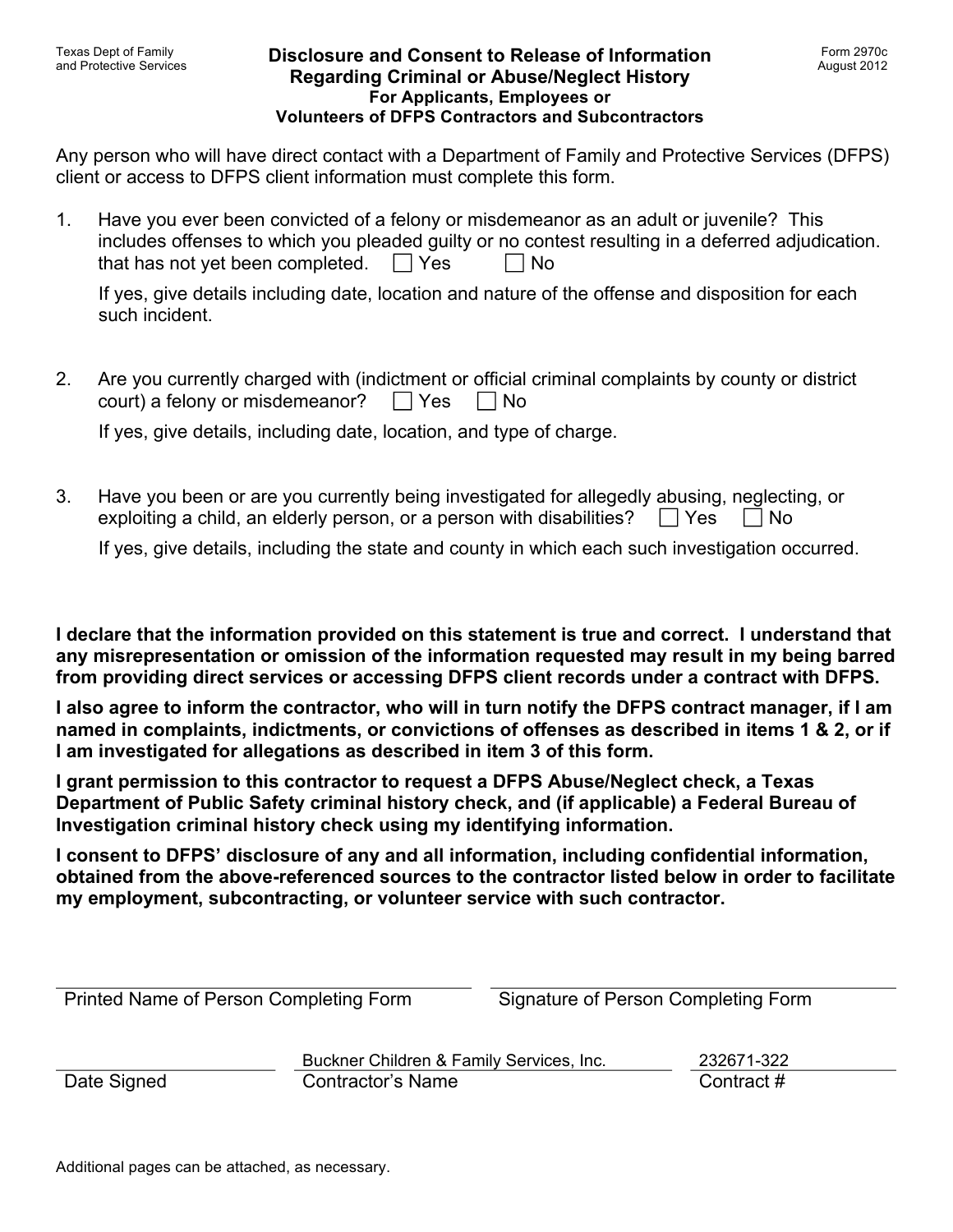# **CHILD CARE LICENSING REQUEST FOR BACKGROUND CHECK**

Form 2971 May 2011 Instructions

"Texas law gives you the right to know what information is collected about you by means of a form you submit to a state government agency. You can receive and review this information, and request that incorrect information about you be corrected by contacting your licensing representative."

#### **Who is required to have a Named-Based Background Check for Criminal History and History of Abuse or Neglect?**

Chapter 42 of the Human Resources Code requires the director, owner or operator of a child-care operation to provide identifying information to the Texas Department of Family and Protective Services (DFPS) on the director, owner, and operator of the operation; each current and prospective employee; each current or prospective foster parent providing foster care through a child-placing agency; each prospective adoptive parent seeking to adopt through a child-placing agency; and each person 14 years of age, other than a client in care who: is counted in child-to-caregiver ratios, will reside in a prospective adoptive home if the adoption is through a child-placing agency, has unsupervised access to children in care at the operation or resides in the operation, or will regularly or frequently be staying or working at an operation or prospective adoptive home while children are in care. The information provided below will be used to run a name-based background check for any criminal history and history of abuse or neglect (central registry check).

#### **Who is required to have a Fingerprint-Based Criminal History Check?**

As part of the background check process, it may be necessary for you or your staff to be fingerprinted through the applicant fingerprinting service center for the Texas Department of Public Safety (DPS). The following must request a fingerprint-based criminal history check:

- Any person required to have a name-based background check that has lived outside of Texas within the past five (5) years or you have reason to believe has a criminal history in another state is required to have a fingerprint-based criminal history check.
- Child-placing agencies and independent foster homes that will accept the placement of children for whom DFPS is the managing conservator must request a fingerprint check for any foster or adoptive parent applicant, including a person who has adopted in the past and who applies to adopt again unless the person is also verified as a foster/adopt home; and any adults 18 years or older living in the home of a foster or adoptive parent applicant.
- Child-care centers must request a fingerprint-based criminal history check for the directors, owners, operators, or administrators of the center; current and prospective employees; any person(s), including volunteers, who are counted in the child/caregiver ratio; and any person who has unsupervised access to children in care.

If a person has a DPS clearinghouse record from a fingerprint check conducted by another entity that is available for review by DFPS, then the person is not required to submit his/her fingerprints again. You must check the "FBI Results in DPS Clearinghouse" check box on form 2971 and notify the Centralized Background Check Unit Support Line at 800-645-7549 or send an email to RCCLFBIRESULTS@dfps.state.tx.us so that the clearinghouse record may be verified.

#### **When must I complete the background check request?**

Each person at your operation who is required to have a background check must complete all required background checks prior to having direct access or providing direct care to the children in care and once every 24 months thereafter.

| If                                   | then                                                                                         |
|--------------------------------------|----------------------------------------------------------------------------------------------|
| You are applying for a permit        | you must send your background check request form along with your application to your local   |
|                                      | licensing office.                                                                            |
| You are a Licensed Child-Care Center | you must submit your background check requests via the Internet.                             |
| or Residential Care permit holder    |                                                                                              |
| You are a Licensed Child-Care Home   | you may submit your background check requests via the Internet or the background check form  |
| or Registered Home                   | to: DFPS, Centralized Background Check Unit, P.O. Box 149030, Mail Code: 121-7, Austin,      |
|                                      | TX 78714-9030.                                                                               |
| You are a Listed Home permit holder  | you may submit your background check requests via the Internet or the background -check form |
|                                      | to: DFPS, Listed Home Unit, P.O. Box 149030, Mail Code: 121-8, Austin, TX 78714-9030.        |

#### **How do I submit a background check request?**

Background check requests may be submitted at the following address:

www.dfps.state.tx.us/Child\_Care/Search\_Texas\_Child\_Care/ppFacilityLogin.asp.

**NOTE:** If you are submitting your request via the Internet please DO NOT submit this form to your licensing office.

#### **Is there a fee for processing background check requests?**

Background check processing fees are included in the annual fee for Listed Homes. All other operation types, you must pay a **\$2 fee** for each person listed on this form or submitted via the Internet. Submit Form 2988-A, Child Care Fee Schedule, along with the fee(s), to: **DFPS, Accounting Division MC: E-672, P.O. Box 149030, Austin, TX, 78714-9030**. Failure to submit fee payments can result in **adverse action including suspension or revocation.**

A fee of **\$44.20** must be paid to the DPS Fingerprinting Service Center for each person obtaining fingerprint checks at the time the fingerprint check is run. See http://www.dfps.state.tx.us/Documents/Child Care/Forms/2965.doc for additional information and an application for fingerprint-based checks.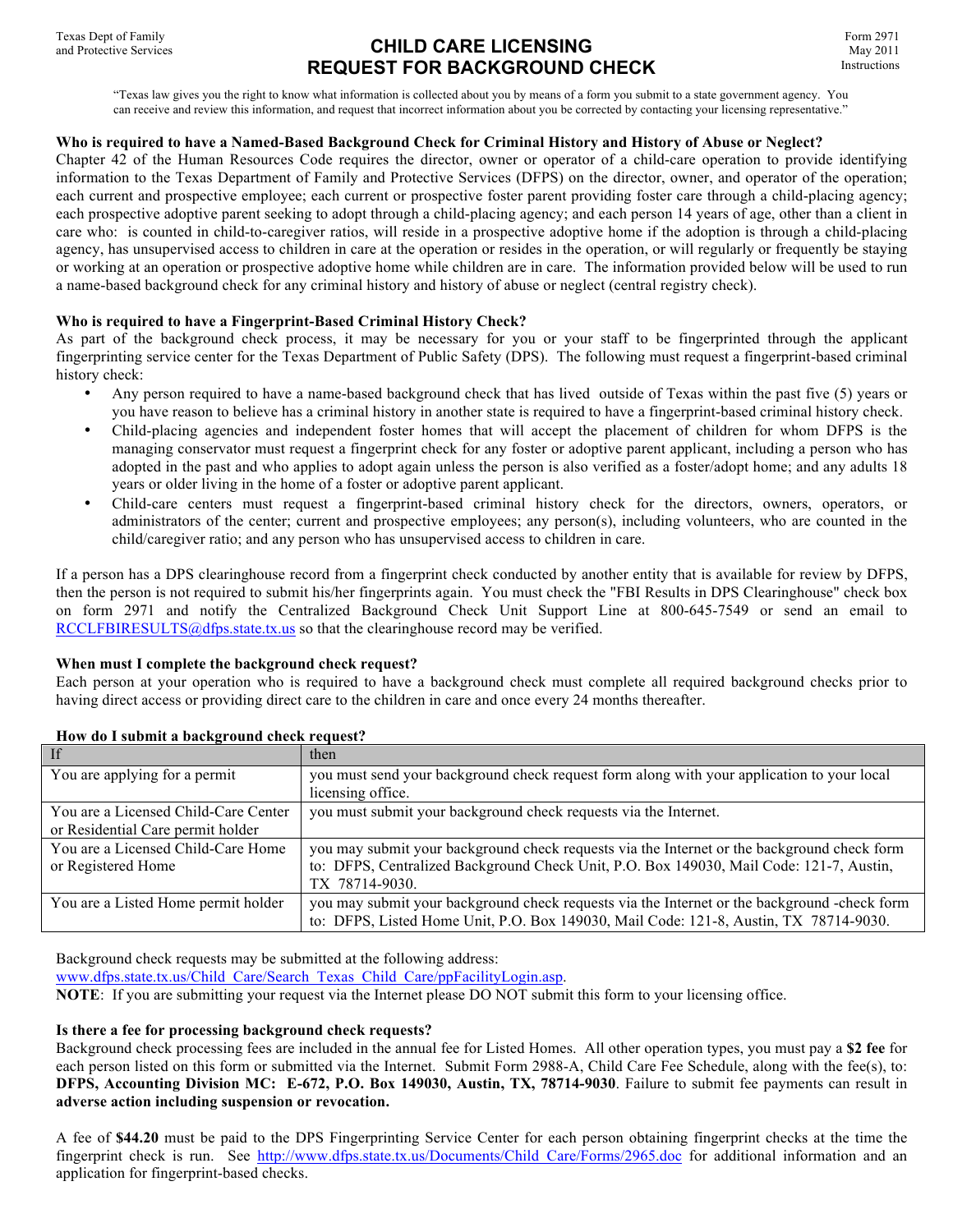# **CHILD CARE LICENSING REQUEST FOR BACKGROUND CHECK**

"Texas law gives you the right to know what information is collected about you by means of a form you submit to a state government agency. You can receive and review this information, and request that incorrect information about you be corrected by contacting your licensing representative."

| <b>Operation Name</b>                      |                                        | <b>Operation Number</b> | Telephone No. $(A/C)$ |
|--------------------------------------------|----------------------------------------|-------------------------|-----------------------|
| Buckner Children & Family Services Midland | 1283626-7311                           | 432-520-5588            |                       |
| Operation Address (Street, City, ZIP)      | Operation Mailing Address (City & Zip) |                         | County                |
| 425 W. Pecan Ave. Midland, TX 79705        |                                        |                         | Midland               |

Complete the following information for each person required to have a background check. All names used currently or in the past must be provided. If you do not provide every name that each person has used, you may receive inaccurate results. Additional forms may be obtained from the Licensing office.

I verified **(by reviewing the person's social security card and/or driver license)** that the information on this form contains no willful misrepresentation and that the information given is true and complete to the best of my knowledge. I understand that the Department may contact others and, at any time, seek proof of any information contained here. I understand that any willful misrepresentation or failure to provide identifying information within the stated time limit is a cause for denial of the application or revocation of my license, registration or listing.

Printed Name of Director, Owner, or Operato Signature of Director, Owner, or Operator Date

| Initial<br>24 Month Check                                                                                                                                                                                                                               |                       | Fingerprint Check Required                           |                  | FBI Results in DPS Clearinghouse                                             |  |
|---------------------------------------------------------------------------------------------------------------------------------------------------------------------------------------------------------------------------------------------------------|-----------------------|------------------------------------------------------|------------------|------------------------------------------------------------------------------|--|
| ID Type - Drivers License or ID Number -State<br>Social Security Number                                                                                                                                                                                 |                       |                                                      |                  |                                                                              |  |
| First Name                                                                                                                                                                                                                                              | Middle Name           |                                                      | Last Name        |                                                                              |  |
| <b>Street Address</b>                                                                                                                                                                                                                                   | City                  |                                                      | <b>State</b>     | Zip                                                                          |  |
| County                                                                                                                                                                                                                                                  | Telephone No. (A/C)   |                                                      | Date of Birth    | Gender<br>$\Box$ M<br>$\Box$ F                                               |  |
| You must list any other city in Texas where this person has been a resident, and any addresses, including county, where the person has lived outside<br>of Texas in the previous five years:                                                            |                       |                                                      |                  |                                                                              |  |
| Relationship of person to requestor<br><b>Adoptive Parent</b><br>Caregiver<br>Staff<br>Other Staff<br>For Foster/Adoptive Homes only: Relationship between child/children to be placed and the foster/adoptive parent(s) or prospective foster/adoptive | Director<br>Volunteer | Foster parent<br>Other:                              | Household Member | □ Licensed Administrator                                                     |  |
| Fictive Kin $\Box$ Unrelated<br>Relative $\Box$<br>parent(s)<br>Date Hired /Used by the<br>Ethnicity (must accompany race)<br>Operation/Agency<br>$\Box$ Hispanic<br>Other names used (married, maiden, etc.) First Name                                | Other<br>Middle Name  | Race<br>White<br><b>Black</b><br>Unable to Determine | Last Name        | Asian<br>American Indian/Alaskan Native<br>Native Hawaiian/ Pacific Islander |  |
|                                                                                                                                                                                                                                                         |                       |                                                      |                  |                                                                              |  |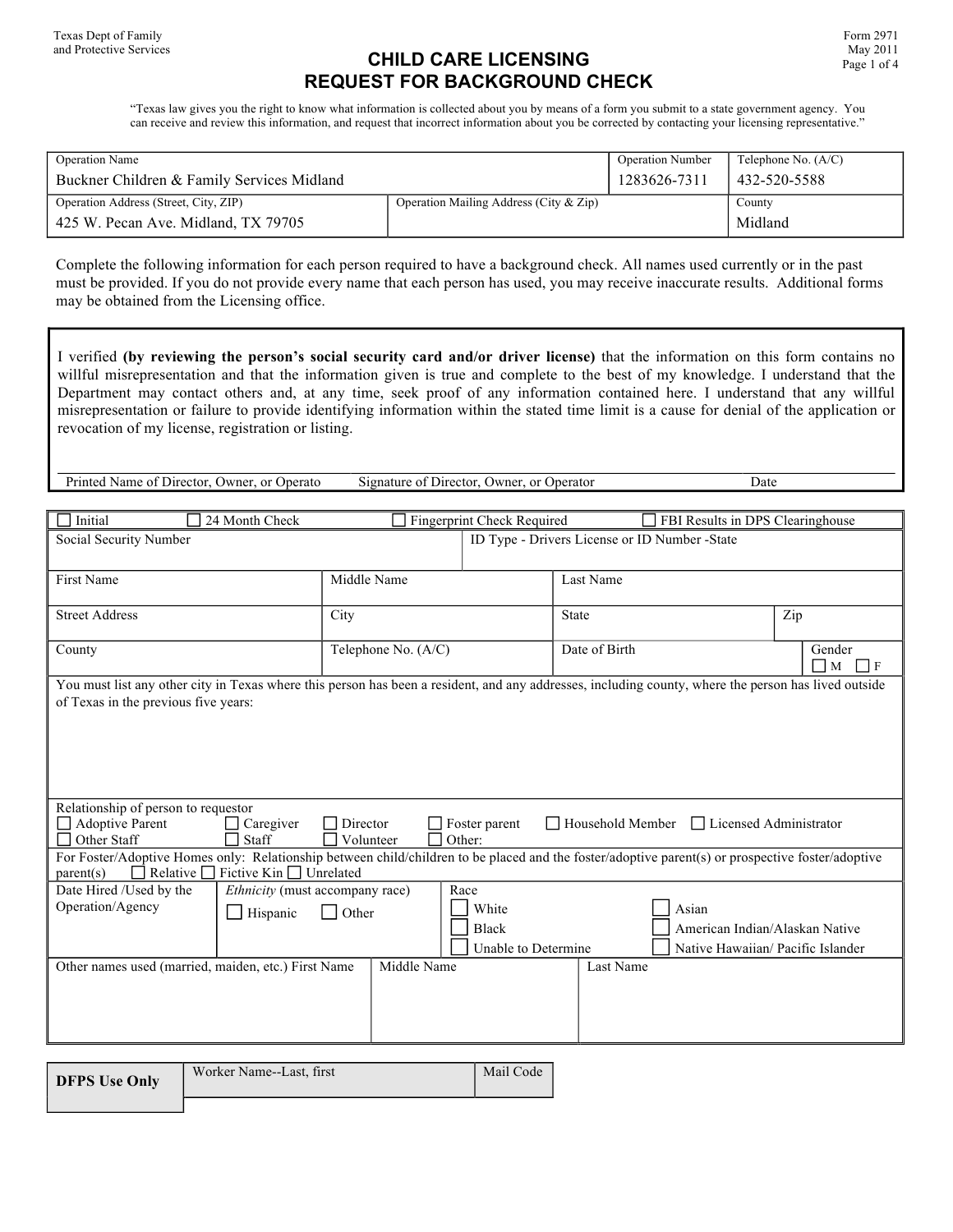# **BUCKNER**

# **Criminal Conviction and Motor Vehicle Background Investigation Acknowledgement Statement**

It is Buckner International and its subsidiaries (Buckner) policy to offer volunteer opportunities to persons who have never pled guilty to, been convicted of, or received probation, deferred adjudication or pretrial diversion for any criminal offense, other than minor traffic citations including, but not limited to criminal homicide; kidnapping and false imprisonment; indecency with a child; sexual assault; aggravated assault; abandoning and endangering a child; aiding suicide; agreement to abduct from custody; sale or purchase of a child; arson; robbery; aggravated robbery; injury to a person; possession of illegal substance; fraud; theft; other action which violates state or federal guidelines for any agency, organization, or other entity owned or operated by the Company. Volunteers or prospective volunteers guilty of other convictions which the Company believes to be a risk to our clients/consumer safety or their welfare will not be considered for volunteer assignments.

A criminal background investigation shall be conducted before an individual may serve as a Buckner volunteer and annually thereafter should the volunteer continue to provide services.

In the rare event that a volunteer provides transportation for Buckner clients, a Motor Vehicle Background Investigation shall be conducted prior to transporting clients and annually thereafter should the volunteer continue to provide services. Volunteers shall not be permitted to transport Buckner clients if they have a conviction for driving while under the influence of alcohol within the past five (5) years or if they have three (3) or more moving violations within the past three (3) years.

I, have read the Background Investigation policy as it is stated above, and any questions which I may have had have been answered. I, therefore, fully understand its meaning and requirements and hereby agree to authorize Buckner to conduct Criminal Background Investigations and when required, Motor Vehicle Background Investigations as stated above. I affirm that all of the information provided by me which may be used in complying with the investigation is true and correct.

 $\overline{a}$ 

Signature Date Date Printed Name

 $\overline{a}$ Witness Signature Date Printed Name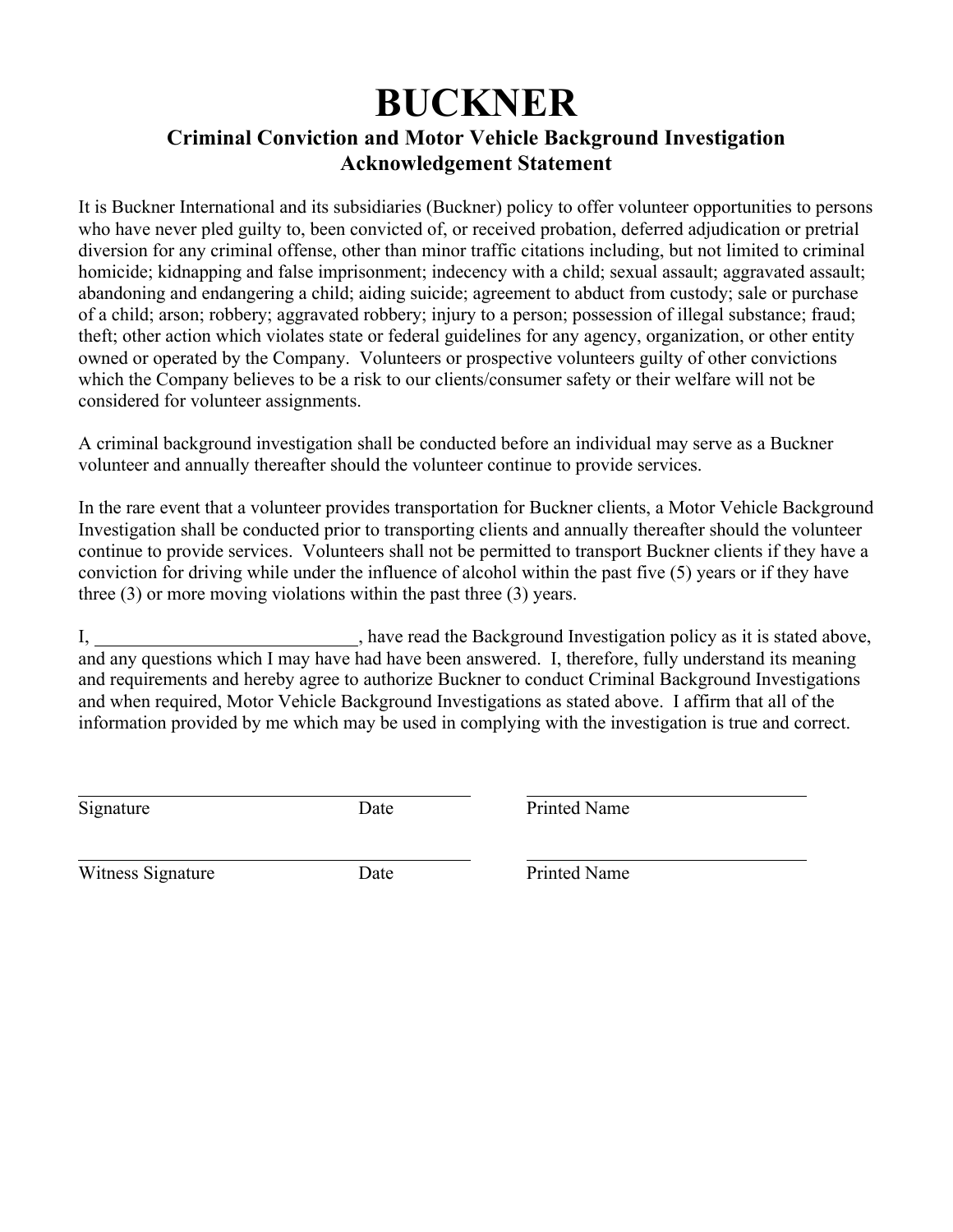# **Consent to Investigate Personal Background Information Authorization for Parties to Release Information Indemnification for All Parties Involved in Background Investigation**

I, \_\_\_\_\_\_\_\_\_\_\_\_\_\_\_\_\_\_\_\_\_\_\_\_\_\_\_\_\_\_\_\_, authorize Buckner Children and Family Services, Inc., (BCFS) its staff, or its agents to investigate my background in any manner it deems necessary and authorize all persons, companies, and law enforcement agencies, other agencies, and schools to release all information concerning my background, character, and suitability to provide services to BCFS and its clients.

I understand that this information may include, but is not limited to, arrest, conviction and driving record information and I hereby release all local, state, and federal law enforcement agencies, their officers, employees, administrators and all other persons, companies, school, firms, organization or agencies of any kind from any liability or claim of any type for providing background information concerning me.

I, the undersigned, do for myself, my heirs, executors, and administrators, hereby remise, release and forever discharge and agree to indemnify and hold BCFS, its subsidiary corporations, officers, directors, employees, and agents harmless from any attorney fees, court costs, and any other expenses resulting from the investigation of my background, gathering information concerning me, or otherwise verifying personal information in connection with services provided to BCFS and its clients.

I understand that this information will be used to determine my eligibility to provide services to BCFS and its clients. I also understand that for the time I am providing services for BCFS and its clients, that BCFS may from time to time conduct an investigation of my background.

I certify that all information that I provided to Buckner is true, correct and complete whether I provided information verbally or in writing. I understand that any misrepresentations or omissions will immediately terminate my service with any Buckner corporation now or in the future.

Name Date **Date** 

 $\overline{\phantom{a}}$  , and the contribution of the contribution of  $\overline{\phantom{a}}$  , and  $\overline{\phantom{a}}$  , and  $\overline{\phantom{a}}$  , and  $\overline{\phantom{a}}$  , and  $\overline{\phantom{a}}$  , and  $\overline{\phantom{a}}$  , and  $\overline{\phantom{a}}$  , and  $\overline{\phantom{a}}$  , and  $\overline{\phantom{a}}$  , and